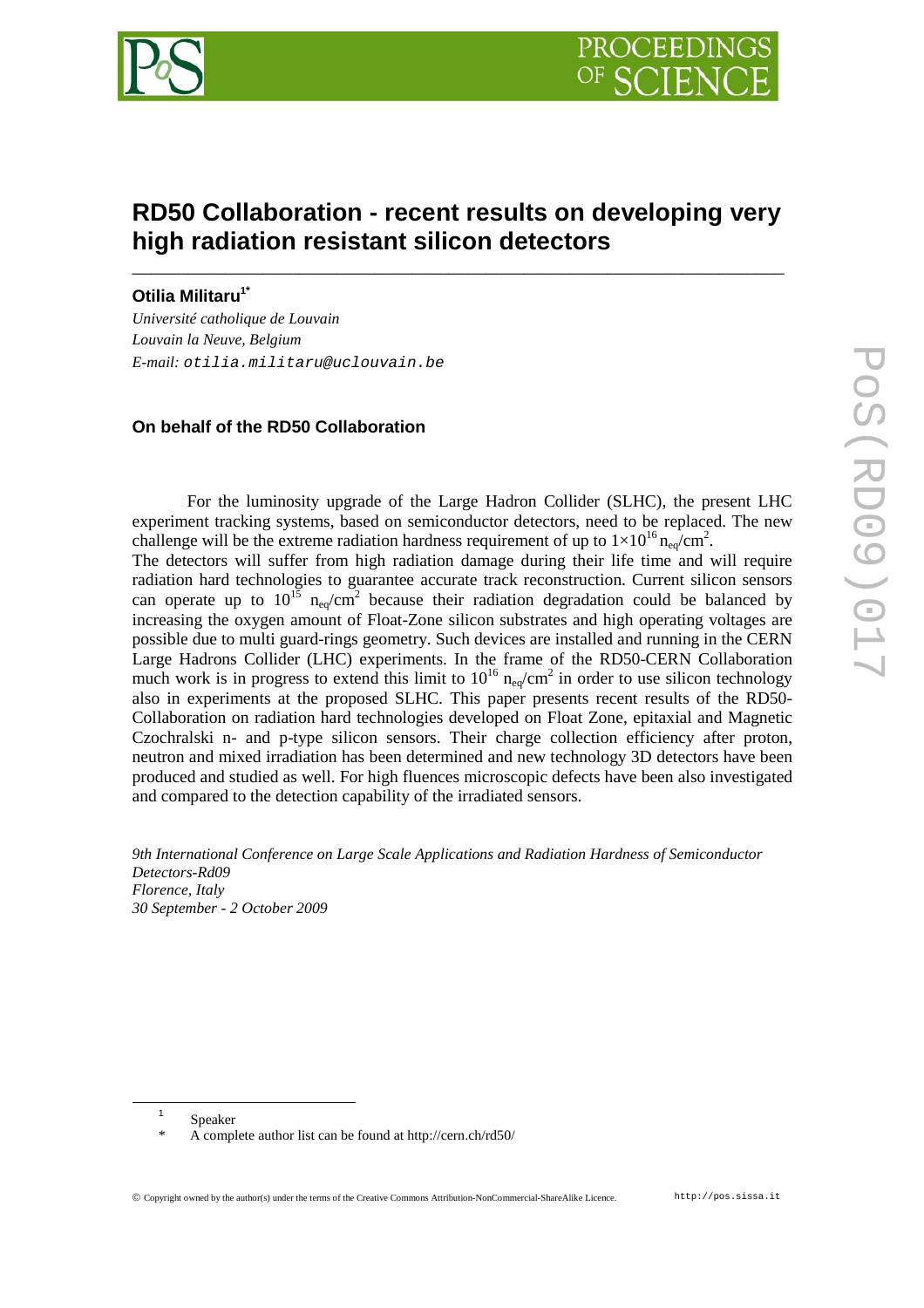# **1. Introduction**

At the CERN Large Hadron Collider (LHC) the tracking detectors will be exposed to very high particles fluences for an integrated luminosity of 500 fb<sup>-1</sup> corresponding to 10 years of LHC operation. The detectors use silicon as base material for tracking systems and were designed to withstand a fluence of few  $10^{15}$  n<sub>eq</sub>/cm<sup>2</sup> for inner pixel layers, and few  $10^{14}$  n<sub>eq</sub>/cm<sup>2</sup> for outer strip layers. Much effort went into the design and in construction of such detectors and the research phase that preceded the construction gives us the guarantee that the sensors will stand the 10-years LHC running. The LHC upgrade proposal (SLHC), sustained by strong physics motivations, with the anticipated accumulated luminosity of 3000 fb $^{-1}$ , imply a new R&D program to find the best solution for the new very-hard radiation silicon detectors, that will have to stand an integrated fluence up to  $10^{16}$  n<sub>eq</sub>/cm<sup>2</sup>. At small radii the damage is dominated by fast charged hadrons (mostly pions) while for  $r \ge 20$  cm the neutrons originating from the calorimeter prevail [1].

The RD50 Collaboration "Development of Radiation Hard Semiconductor Devices for Very High Luminosity Colliders" is developing radiation resistant tracking sensors for the tracker upgrades at SLHC experiments. The challenges arise not only by the unprecedented high radiation level the detectors have to stand, but also from the high track density that need fast and high granularity detectors. The pixel layers will have to be extended up to higher radii from the interaction point, whereas the strip sensors will have to be changed, reducing in strip dimension, making less significant the distinction between pixels and strips as, e.g., the novel design "strixels" geometry.

Several approaches are already taken into account by the collaboration. The first one regards the "Defect and Material Characterization" that involve the characterization through different methods of the irradiation-induced different type defects in silicon material. It overlaps with the direction of "New materials" [2] that takes into account the possible use of other substrates than silicon, like silicon carbide and gallium nitride for improving the radiation hardness of detector. The next direction is the "Defect Engineering" that studies the possible ways to manipulate the defects induced by radiations. These ways could be by oxygenating the FZ (float zone) silicon, using Cz (Czochralski) and MCz (magnetic-Czochralski) silicon, EPI (epitaxial) silicon in order to optimize different parameters, like sensitivity of the detector (charge collection efficiency performance) and carriers lifetime and dynamic range. The other research lines regard the "Pad Detector Characterization", "New Structures" and "Full Detector Systems", respectively. In the following, few recent results will be described, with special regard on different options of detector material and technology for SLHC phase. This paper cannot describe the all recent activity of the collaboration. The extended presentation of all the research directions and the groups involved, together with a list of publications, can be found in [3], in recent Collaboration workshops [4, 5] and recent conferences [6, 7].

### **2. Radiation effects in silicon**

The silicon is the base support for most of the solid-state tracking detectors of the experiments at LHC. The well understanding of the damage mechanisms produced by different type of particles in semiconductor is fundamental in obtaining effective detectors for such high doses. The damages can be divided in two main categories: surface damage that modifies the strips isolation and changes the interstrip capacitance affecting the readout noise and bulk damage that affects the silicon crystal and induces critical changes in detector electrical parameters.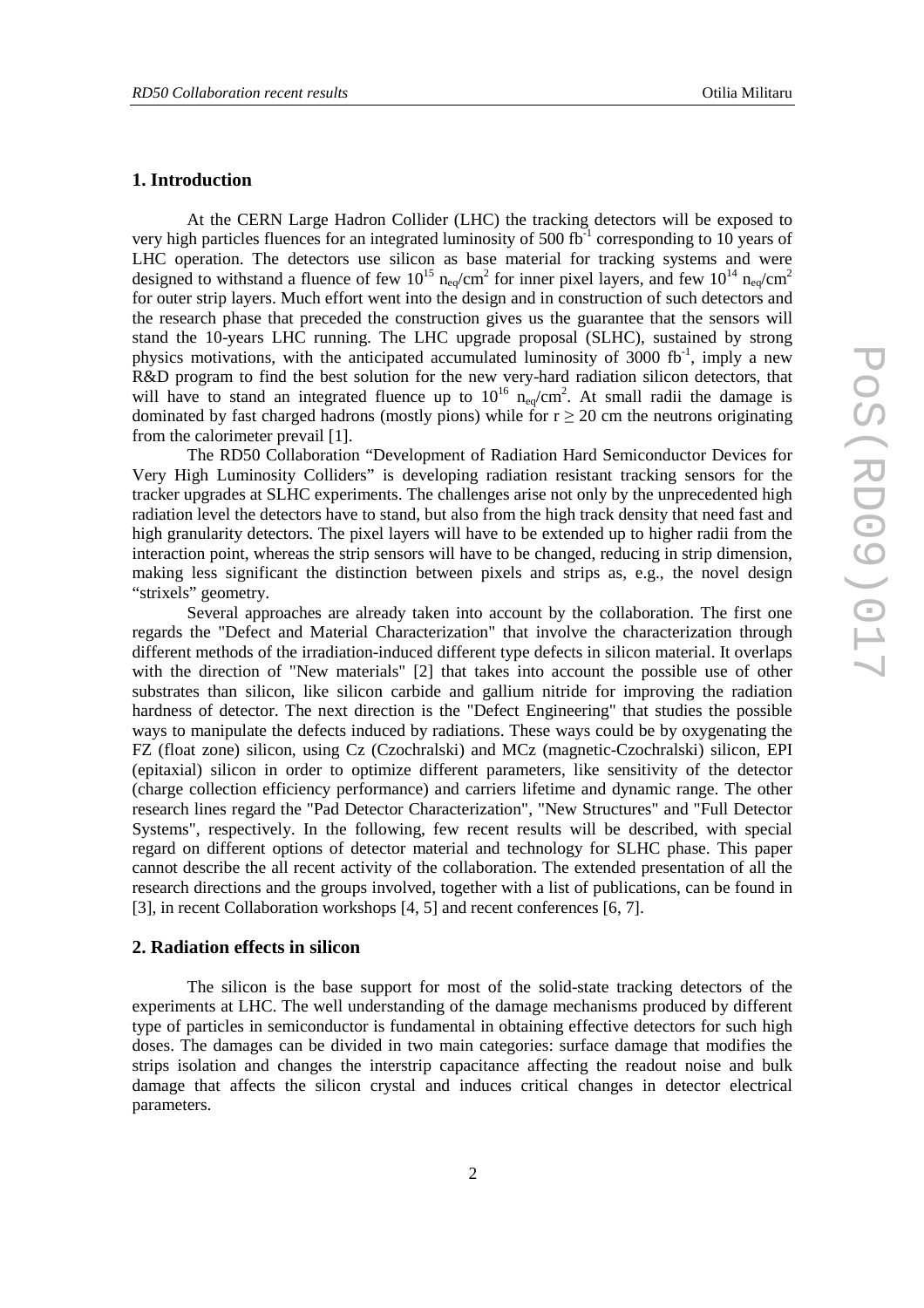# **2.1 Surface damage**

The surface damage is generated by ionizing energy loss (IEL) in the silicon oxide layer that covers the silicon. This damage that creates positive fixed charge in the oxide engenders a negative sign charge accumulation layer at the silicon surface, between the strips, that affects the total capacitance of the strips. Due to the significantly increase of the electric field around the strip junction, this damage might affect the breakdown voltage of the detector.

#### **2.2 Bulk damage**

Hadron radiation cause bulk crystal defects in a semiconductor due to Non-Ionizing-Energy-Loss (NIEL). These defects have as consequence the increase of bulk leakage current and the decrease of the lifetime of free carriers proportional to the absorbed dose. Due to the creation of trapping centres in the band gap induced by the crystal defects, the charge carriers are trapped, leading to a gradually reduction of the effective drift length both for electrons and holes and therefore to a reduction of the charge collection efficiency of the detector. Another critical effect is the change of the effective doping concentration of the silicon bulk that implies both the modification of the full depletion bias voltage, and the space charge sign inversion, that bring other critical consequences. For leakage current and trapping effects no major distinction has been observed between different materials, whereas the effective doping concentration evolution varies strongly with different silicon material type. Each of these effects undergoes an annealing effect, if the irradiated material is kept at room temperature. The leakage current and electrons trapping modifies in a beneficial way but the holes trapping continue to increase with time [8, 9]. The effective doping concentration will undergo "reverse annealing", meaning that the negative space charge is further increased. This is a prejudicial effect in standard FZ silicon but for Cz, MCz or epitaxial silicon it can be beneficial [10].

# **3. Silicon types and materials studied by RD50**

Different materials are presently investigated by RD50 Collaboration, like FZ-grown silicon, diffusion oxygenated FZ (DOFZ), Cz, and MCz silicon material, p-in-n, n-in-n and n-inp type substrates detectors. Another option is EPI-standard and EPI-diffusion oxygenated (EPI-DO) silicon grown on Cz substrate, with different oxygen concentration and thicknesses (75, 100 and 150 µm). These are only few examples and all different combinations of these properties are also considered. The material mostly used for detector applications is the high resistivity FZ single crystal silicon. The n-type FZ, with p+ segmentation for strips, is the mostly used as tracking detector bulk material. It was seen that during irradiation the net space charge changes from positive to negative due to the radiation-induced creation of deep acceptors. After type-inversion, the junction is moved to the non-structured n+ uniform contact, thus an increasingly bias voltage is needed to fully deplete the silicon bulk. The increase of the space charge depends also on the silicon material. For high fluences a "double-junction" appears due to a non-homogeneous occupation of deep donors and acceptors in the space charge region leading to double peak electric field profile [11, 12]. The p-type bulk material has many advantages demonstrated by different groups [13, 14]. The main advantage in using such substrates is the fact that the high electric field stay after irradiation at the structured side of the detector, as p-type material does not type-invert. In this case electrons are collected at the electrodes; having three times higher mobility than holes and therefore trapping is less effective it leads to a smaller degradation of the charge collection efficiency.

It is largely agreed [15] that a high concentration of oxygen in silicon has as consequence much higher radiation resistance for charged hadrons, gamma and electrons. FZ material, by default, has a very low concentration of oxygen  $(< 10^{16} \text{ at/cm}^3)$  but there are several methods to increase the amount of oxygen by high-temperature diffusion of oxygen from  $SiO<sub>2</sub>$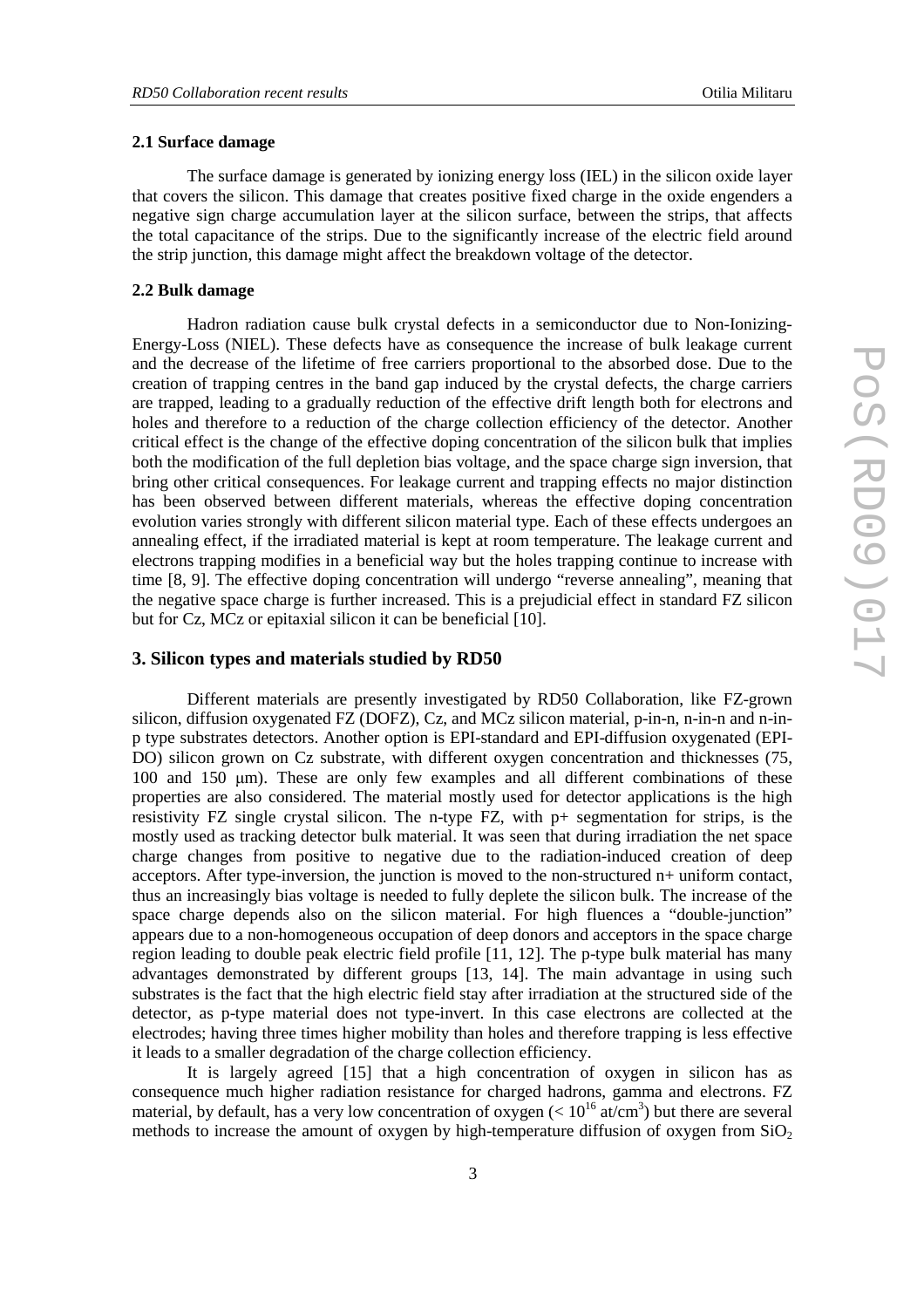(DOFZ silicon, with oxygen concentration  $2x10^{17}$  cm<sup>-3</sup>) [16, 17]. Nevertheless, the oxygen concentration is not homogenous inside the bulk for DOFZ as was presented in [13, 14]. Cz and MCz, owed to their specific growing method, have much higher oxygen content,  $5\text{-}10x10^{17}$  cm<sup>-3</sup> than FZ and DOFZ silicon. Therefore, Cz and MCz silicon are extensively studied by the collaboration and the results of irradiations with different particles (protons from 10 MeV up to 23 GeV [18, 19, 20], reactor neutrons [21], 900 MeV electrons [22], and gammas [21]) show a clear superiority of this material in terms of radiation hardness with respect to conventional FZ and DOFZ. After neutron irradiation, the stable damage component of the effective doping concentration is usually of negative sign independent of the silicon type. The only exception observed so far is n-type epitaxial detectors (50, 75  $\mu$ m) of low resistivity [23] where no space charge sign inversion is observed and effective donors are generated when irradiated with neutrons. In Fig.1 [23, 24] can be seen the variation of the  $N_{\text{eff}}$  (effective doping concentration) on 300 µm thick wafers for different materials and suppliers, with the increased neutron fluence. On the same material, MCz-p,n detectors processed by Micron show smaller increase in  $V_{fd}$  (the bias voltage at which the detector is fully depleted of mobile carriers) than other suppliers meaning that the introduction rate of stable damage after type inversion for Micron, for example, is smaller. This effect can be caused by the processing particularities of each



*Fig 1. Dependence of Vfd on fluence for different detectors processed by several manufacturers* 

For very high fluences ( $>10^{15}$  n<sub>eq</sub>/cm<sup>2</sup>) the charge collection is strongly limited by the trapping effects. Therefore detectors with short drift lengths, to minimize the distance on which the mobile charge carriers are collected, are intensively studied by collaboration. In 3D geometry the detector thickness is decoupled from the distance for charge collection, having the electrodes on column shape. In some geometry the columns get deep into the silicon bulk from one side 3D-STC (Single Type Column) from front to back side or from both sides 3D-DDTC (Double Sided Double Type Column). For other geometry the columns traverse entirely the silicon bulk. Both CNM Barcelona and FBK Trento have successfully produced these kind of detectors on n-type and p-type substrate and are now under tests [25, 26].

# **4. Charge collection efficiency on very high irradiated devices**

In RD50 Collaboration intensive studies were carried out concerning the evaluation of charge collection efficiency (CCE) on different materials after irradiation with several types of particles. Recent measurements on strip sensors with n+ readout and p-type substrate at super-LHC fluences [27, 28] were reported. Very high collected charge was observed after irradiation, even with detectors irradiated by  $1x10^{16}$  n<sub>eq</sub>/cm<sup>2</sup>, as shown in Fig 2.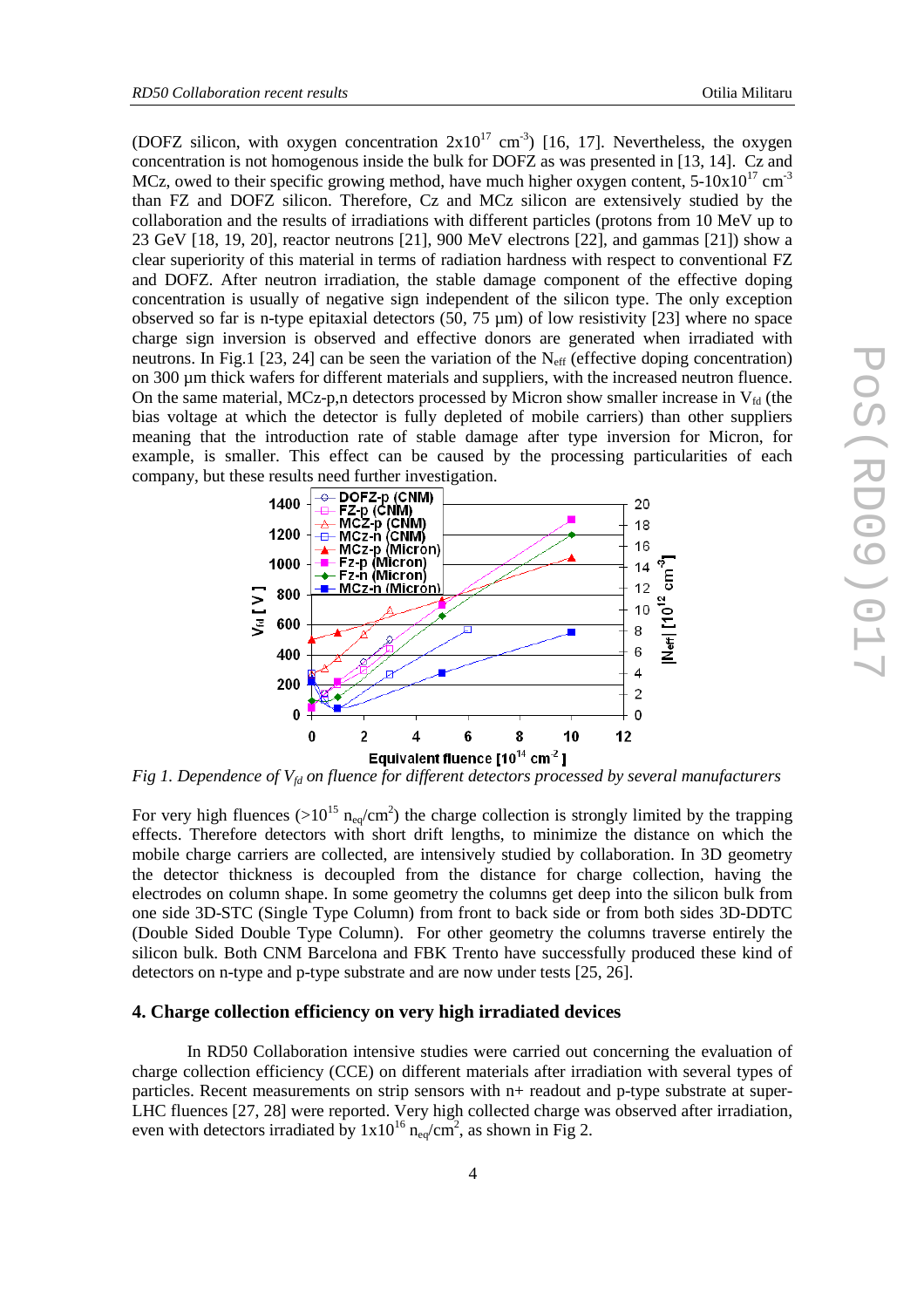

*Fig.2 Most probable signal value as a function of bias voltage for irradiated 300 (upper) and 140 (lower) µm-thick detectors, at -20°C for different fluences* [27].

Simulations were done by Ljubljana group [27], calculating the charge generation by a MIP in similar structure considering the effective trapping time t<sub>eff</sub> for e- and holes,  $1/t_{\text{eff}}$  (e<sup>-</sup> and h) =  $\beta_{e,h}$ x  $\Phi$  ( $\Phi$ , particle fluence,  $\beta_e = 4.8 \times 10^{-16}$ cm<sup>2</sup>/ns,  $\beta_h = 5.3 \times 10^{-16}$ cm<sup>2</sup>/ns) and the results underestimate the experimental values. One of the possible explanation is the onset of the avalanche effects in sensors, which is triggered by an electric field higher than  $10V/\mu m$  for electrons. It must be considered that in strip detectors this condition is satisfied sooner than in diodes, which might explain why this effect was not previously observed. Nevertheless, recent reports from other groups on 150 and 75 µm Cz epitaxial detectors [29] and on 300 µm n-in-p Micron sensors [28, 31] show the same effect. In Fig. 3 [30] for 150 µm EPI silicon can be seen a saturation of CCE for low fluences whereas for high fluences a strong increase can be observed if high bias voltage is applied. It was explained by a multiplication of charge if the electric field is high enough inside the detector. This result is confirmed on 75 µm EPI silicon detectors where the electric field is higher for the same bias voltage with respect to thicker substrates. Using alpha particles or laser with different penetration length can be seen different degree of charge multiplication, the smaller the penetration depth is, the higher the charge multiplication. Therefore the multiplication zone can be localised at the front side of the structure as expected because there is the p-n-junction with the high electric field. Investigation of these effects will be one of the major objectives of the collaboration for the following years.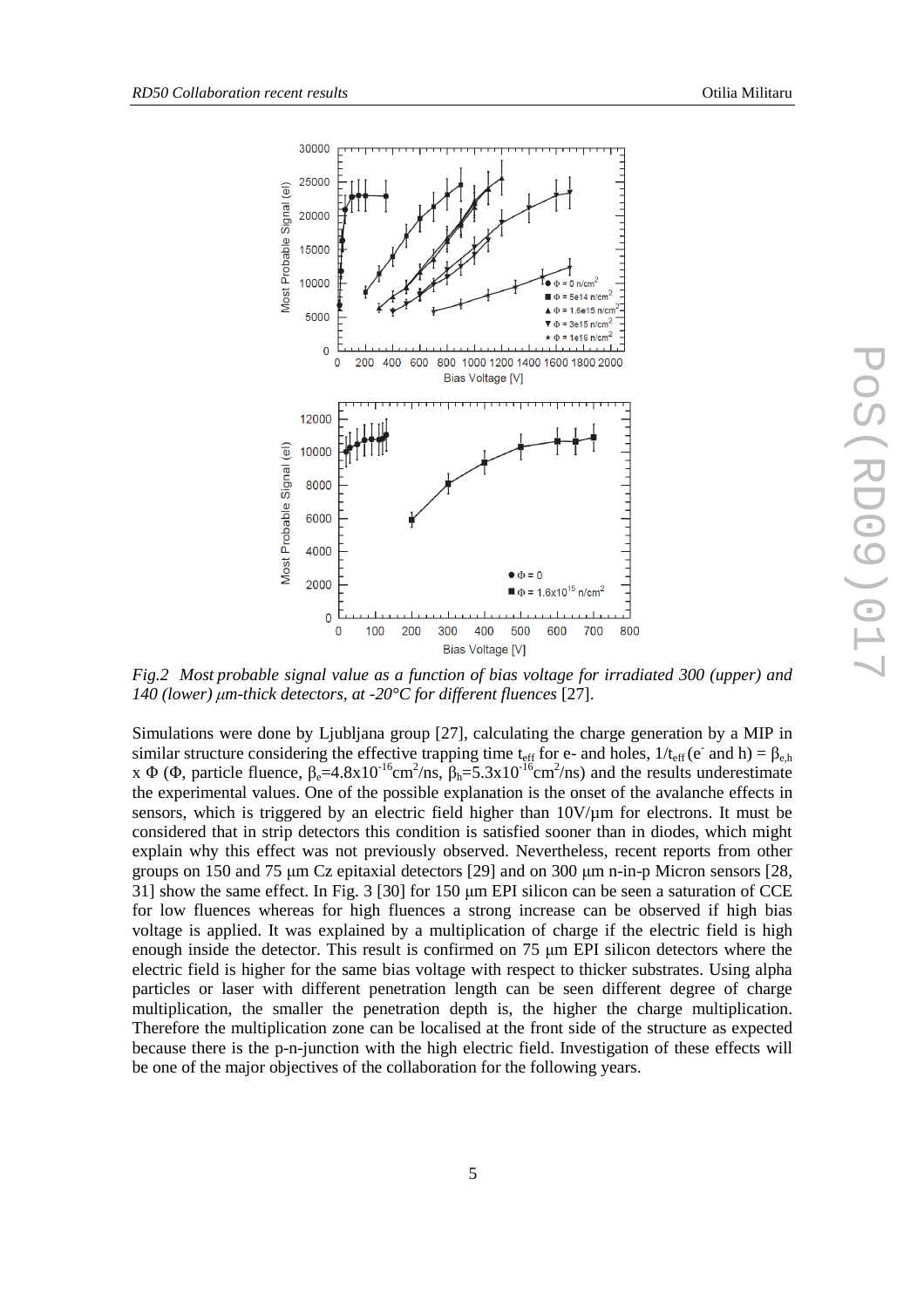# **5. Mixed irradiations (charged hadrons and neutrons)**

Much effort was devoted lately also to understand the damage after irradiation of detectors exposed to mixed irradiation fields resembling those of LHC experiments. Combined irradiations were performed by fast charged hadrons (pions or protons), followed by additional neutron irradiations [32, 33, 34, 35]. It was seen that in case of n-MCz material, a negative space charge is introduced by neutrons, whereas positive space charge is introduced by protons irradiations. Therefore combined irradiations introduce defects that compensate.



*Fig.3 The charge collection efficiency measured (varying the bias voltage U(V)) with alpha particles on EPI 150 µm (left) and alpha particle and laser on EPI 75 µm (right) sensors (compared with a reversed leakage current), after complete beneficial annealing* [30]

This issue must be exploited when considering the layers at distances from the interaction point of the experiments that withstand equal proton and neutron fluxes. In such case, the defects introduced could cancel the increase of the negative space charge. In Fig. 4 [32] n-type FZ and MCz silicon sensors were irradiated with nuclear reactor neutron and with 23 GeV protons. Both FZ and MCz show the predicted behavior with mixed irradiations, the FZ doses effects are cumulative as  $N_{\text{eff}}$  increases, whereas for MCz the effects compensate as the effective doping concentration is diminished.



*Fig 4. Charge collection measurements after mixed and neutron only irradiations of MCz and FZ sensors* [32]*.*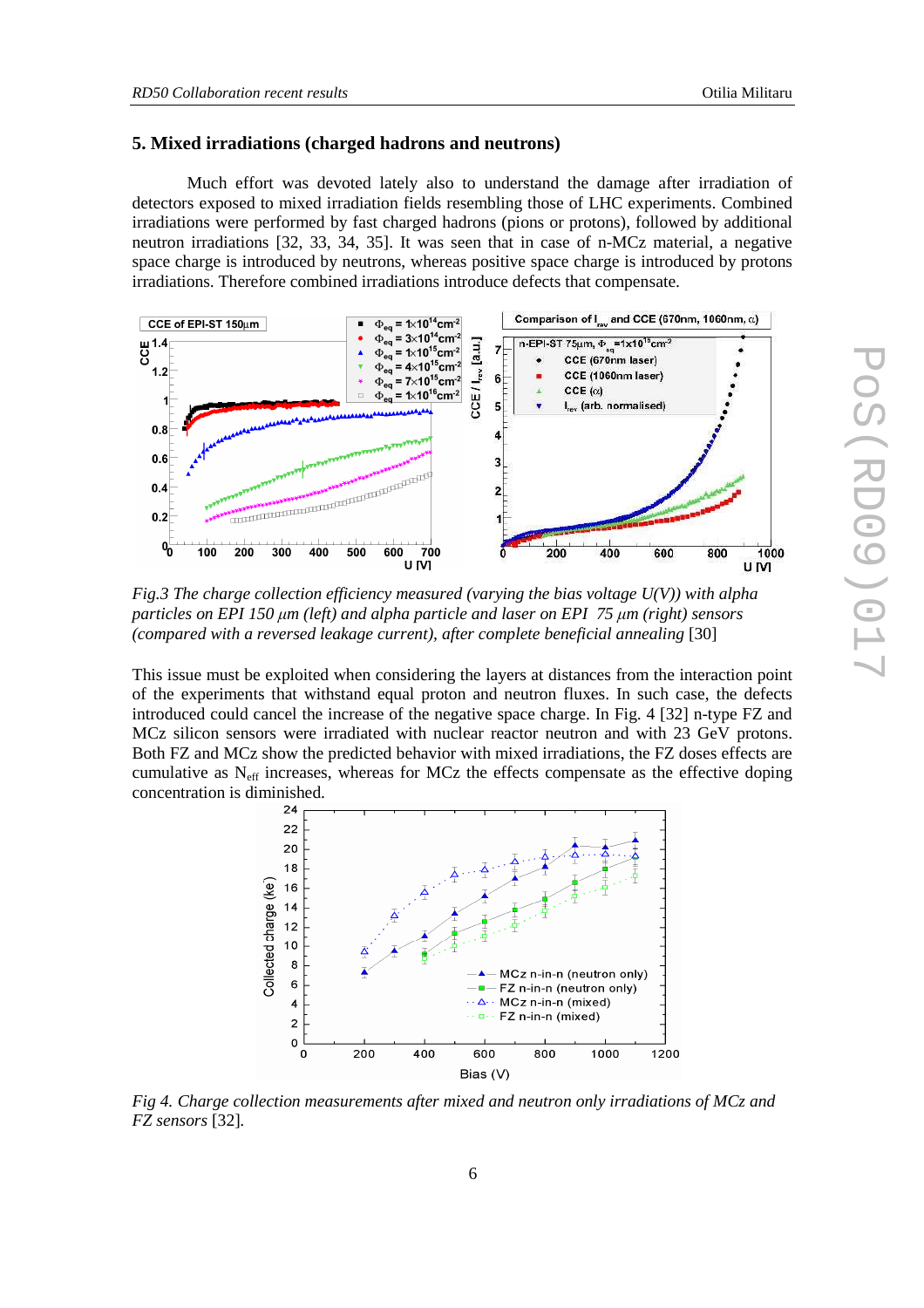### **6. Conclusions**

The main goal of the RD50 Collaboration is to give an answer to the increased necessity to find suitable tracking silicon sensors acting in high radiation environment. A very wide variety of materials and types are tested in different particle environments and mixed irradiations and many testing systems were developed. Investigations done on p-type FZ material of charge collection efficiency up to fluences of  $1x10^{16}$  n<sub>eq</sub>/cm<sup>2</sup> show very promising results and could be used for trackers upgrade due to their capacity of not type inverting. The results obtained by different groups showed that the radiation induced increase of effective space charge is different for n-type MCz and EPI silicon as compared to FZ. In mixed neutron and proton irradiations, space charge compensation effects are evident. These results need further investigation for fully understand the prospective of this material as a possible candidate for SLHC experiments. A good choice would be for the radii in the experiments where the radiation environment is equally shared by both charged hadrons and neutrons and a possible partial cancellation effect of the degradation of  $N_{\text{eff}}$  is possible. Also measurements strongly suggest that high bias voltages could lead to a significantly improved charge collection performance of strip detectors at SLHC fluences. Many other tests are still ongoing with the aim of finding the optimum solution for the SLHC upgrade.

# **References**

- [1] http://cmsdoc.cern.ch/cms/archives/07/LHCC/slhc-eoi-final.pdf
- [2] P.J. Sellin, J. Vaitkus, on behalf of RD50, Nucl. Instr. and Meth. A 557 (2006) 479-489
- [3] RD50 Collaboration, RD50 Status Report 2008, to be published at CERN
- [4] http://rd50.web.cern.ch/rd50/14th-workshop/
- [5] http://indico.cern.ch/conferenceDisplay.py?confId=65918
- [6] http://villaolmo.mib.infn.it/Information\_2009.html
- [7] http://www.nss-mic.org/2009/NSSMain.asp
- [8] G. Kramberger et al., Nucl. Instr. and Meth. A 481 (2002) 297
- [9] O. Krasel, Proceedings of the first RD50 Workshop, Oct 2002 (see RD50, http://www.cern.ch/rd50)
- [10] M. Moll, Nucl. Instr. and Meth, A 565 (2006) 202
- [11] M. Swartz et al., "Observation, modelling and temperature dependence of doubly peaked electric fields in irradiated silicon pixel sensors", Nucl. Instr. and Meth. A proceedings doi:10.1016/j.nima.2006.05.002
- [12] V.Eremin, E.Verbitskaya, Z.Li, Nucl. Instr. and Meth. A476 (2002) 556
- [13] A. Barcz, SIMS laboratory, Physics Institute of the Polish Academy of Science, Warsaw, Poland
- [14] G. Lindström, I. Dolenc, E. Fretwurst, F. Hönniger, G. Kramberger et al., Nucl. Instr. and Meth. A 568 (2006) 66-71
- [15] 3rd RD48 status report. CERN-LHCC-2000-009
- [16] G.Casse, et al., Nucl.Instr.and Meth., A 438 (1999) 429